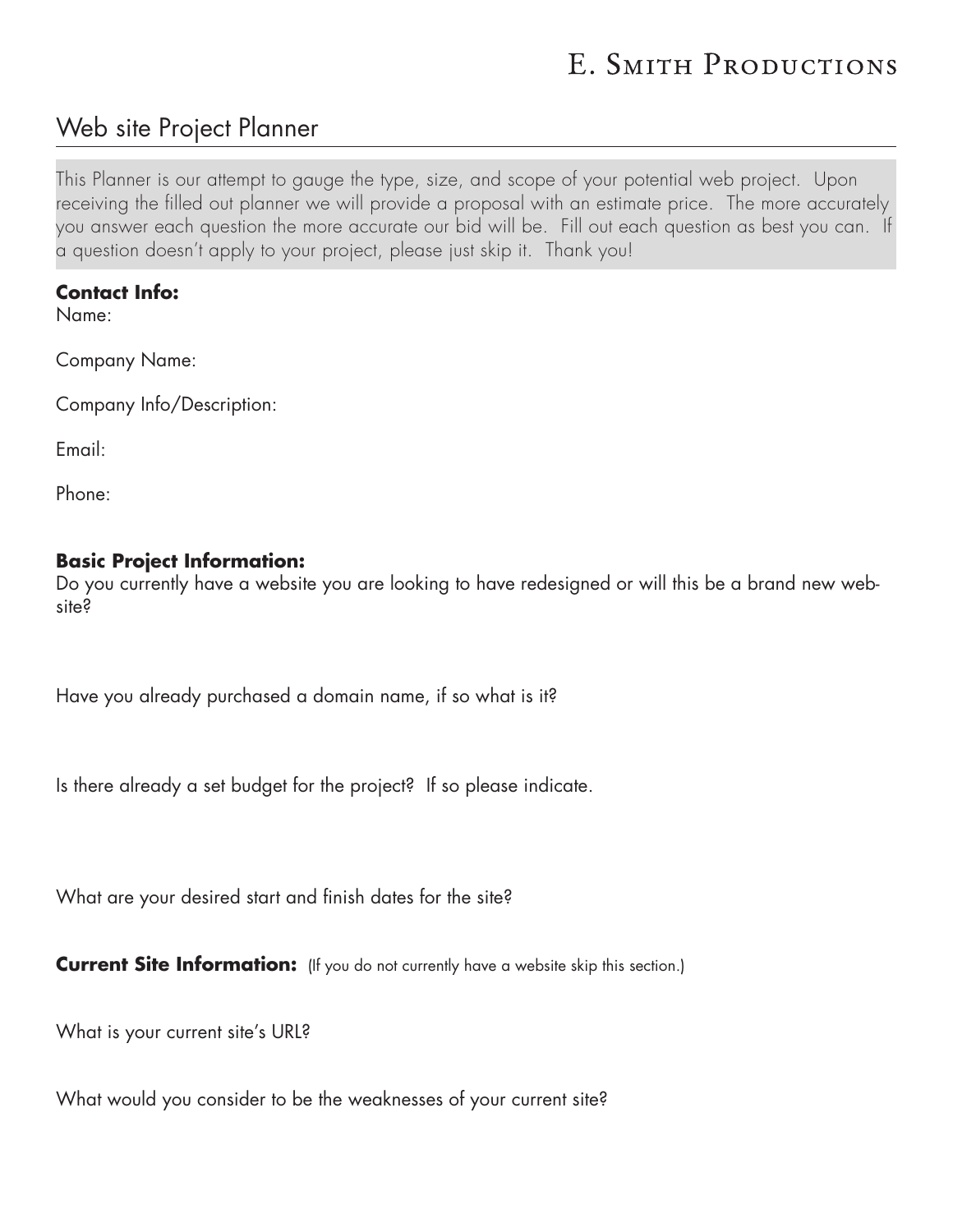Using your best judgment, how many pages does your current site have?

Do you intend to use any of the content in your old site on your new one? If so, please indicate which sections you plan to use.

Are you content with your site's logo or are you looking for a new one?

#### **Design:**

To the best of your ability, describe the desired feel for your site. (In describing feel use words like: clean, modern, classic, loud, etc.)

Target Audience? Who do you want your site to appeal to the most?

Using your best judgment, how many pages will your new site have?

List a few sites that you really like and why.

- 1.
- 2.
- 3.
- 4.
- 5.
- 6.